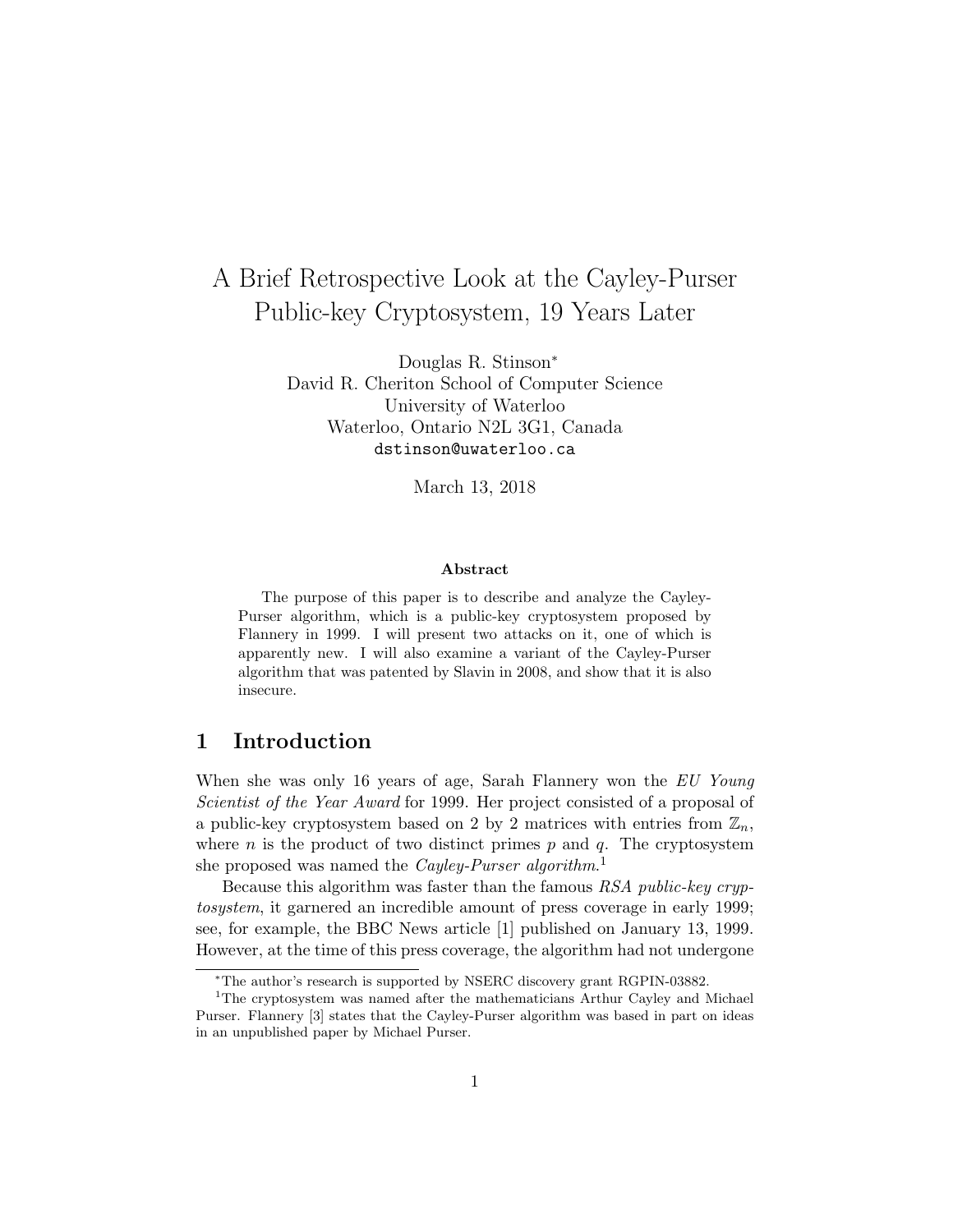any kind of serious peer review. Unfortunately, the Cayley-Purser algorithm was shown to be insecure later in 1999, e.g., as reported by Bruce Schneier [5] in December, 1999.

Ms Flannery later wrote an interesting book, entitled In Code: A Mathematical Journey [3], which recounts her experiences relating to her work on the algorithm. The technical description and the analysis of the Cayley-Purser algorithm, as well as an attack on it, are found in [3, Appendix A].

In this paper, I will describe the Cayley-Purser algorithm and two attacks on it, one of which is apparently new. I will also comment a bit on the underlying mathematical theory. Finally, I will examine a variant of the Cayley-Purser algorithm, which was patented in 2008 by Slavin, and show that it is also insecure.

# 2 The Cayley-Purser Algorithm

In this section, we describe the Cayley-Purser algorithm, which is presented in [3, pp. 274–277]. Note that all material in this section is paraphrased from [3].

**Setup:** Let  $n = pq$ , where p and q are large distinct primes. (We assume that it is infeasible to factor n.)  $\mathbb{GL}(2,n)$  denotes the 2 by 2 invertible matrices with entries from  $\mathbb{Z}_n$ . Let  $A, C \in \mathbb{GL}(2, n)$  be chosen such that  $AC \neq CA$ . Define  $B = C^{-1}A^{-1}C$ . Then choose a secret, random positive integer r and let  $G = C^r$ .

The *public key* consists of  $A, B, G, n$ .

The *private key* consists of  $C, p, q$ .

**Encryption:** Let  $X \in \mathbb{GL}(2,n)$  be the plaintext to be encrypted. The following computations are performed:

- 1. choose a secret, random positive integer s
- 2. compute  $D = G^s$
- 3. compute  $E = D^{-1}AD$
- 4. compute  $K = D^{-1}BD$
- 5. compute  $Y = K X K$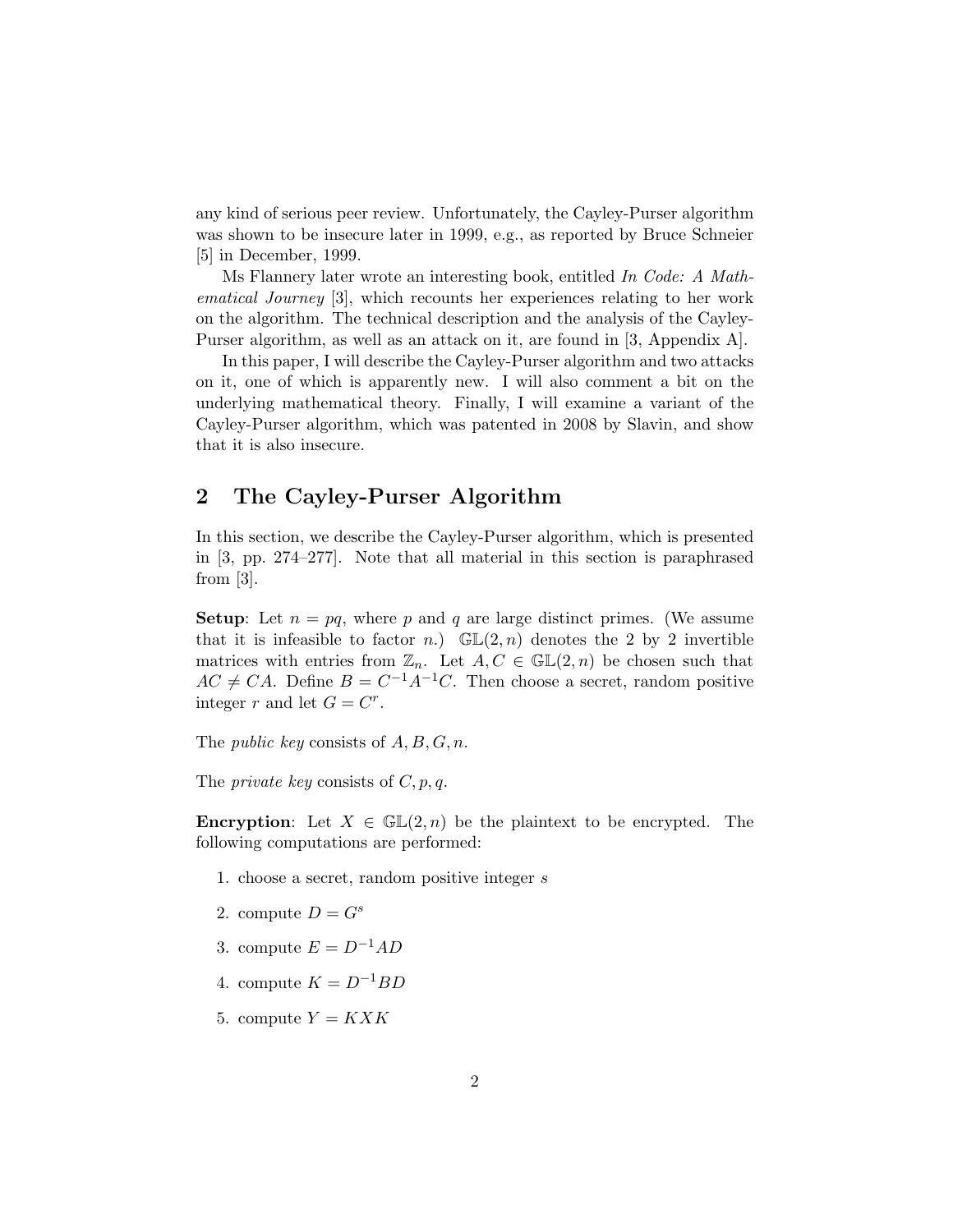6. the ciphertext is  $(E, Y)$ .

**Decryption:** Let  $(E, Y) \in \mathbb{GL}(2, n) \times \mathbb{GL}(2, n)$  be the ciphertext to be decrypted. The following computations are performed:

- 1. compute  $L = C^{-1}EC$  (note:  $L = K^{-1}$ )
- 2. compute  $X = LYL$

Observe that the factorization  $n = pq$  is not needed in order to decrypt ciphertexts; the matrix  $C$  is all that is required.

The correctness of the decryption process is easy to show.

**Theorem 1.** [3] If the ciphertext  $(E, Y)$  is an encryption of the plaintext X, then the decryption of  $(E, Y)$  yields X.

*Proof.* First we show that  $L = K^{-1}$ :

$$
LK = (C^{-1}EC)(D^{-1}BD)
$$
 substituting for *L* and *K*  
\n
$$
= C^{-1}(D^{-1}AD)CD^{-1}BD
$$
 substituting for *E*  
\n
$$
= D^{-1}C^{-1}ACDD^{-1}BD
$$
 because *C* and *D* commute  
\n
$$
= D^{-1}C^{-1}ACBD
$$
 cancelling  $DD^{-1}$   
\n
$$
= D^{-1}B^{-1}BD
$$
 because  $B^{-1} = C^{-1}AC$   
\n
$$
= I.
$$

Then it is easy to verify that

$$
LYL = K^{-1}YK^{-1} = X.
$$

 $\Box$ 

## 3 Two Attacks

The basis of the two attacks we will describe is the observation from [3, p. 290] that any scalar multiple  $\mu C$  can be used in place of C in the decryption process. This is easy to see, because

$$
(\mu C)^{-1} E(\mu C) = C^{-1} E C.
$$
 (1)

Therefore, using  $\mu C$  in step 1 of the decryption process still results in the correct value of L being computed.

Thus, it is sufficient for an attacker to compute  $C$  up to a scalar multiple. This will allow any ciphertext to be decrypted, since the factorization  $n = pq$ is not required in order to be able to decrypt ciphertexts.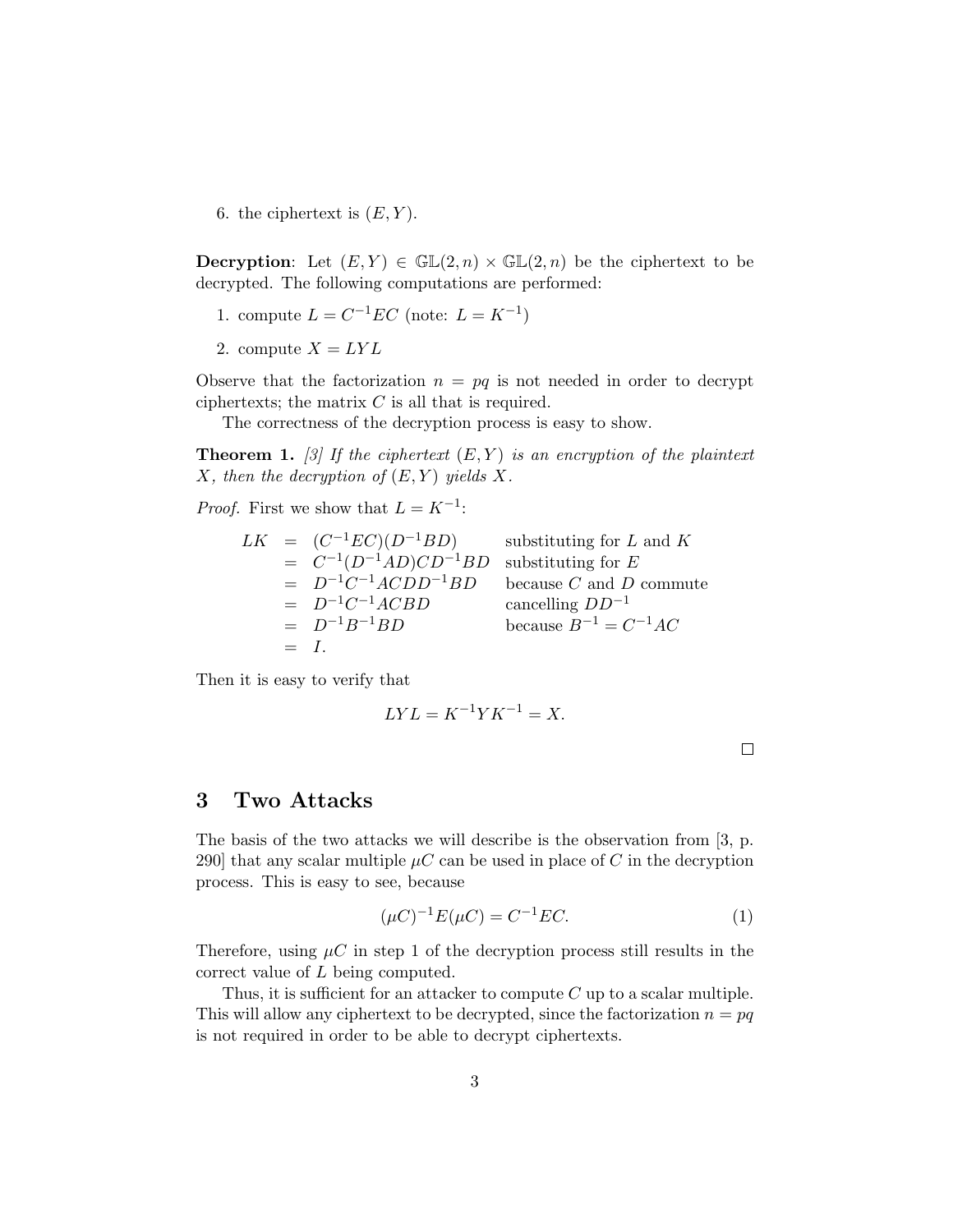### 3.1 Linear Algebra Attack

The attack described in this section is very simple but apparently new. It turns out to be straightforward to construct the private key C (or a scalar multiple  $\mu$ C) directly from the public key by solving a certain system of linear equations in  $\mathbb{Z}_n$ . We make use of the following two equations involving  $C$ :

$$
CB = A^{-1}C \tag{2}
$$

and

$$
CG = GC \tag{3}
$$

Note that (2) follows from the formula  $B = C^{-1}A^{-1}C$ . It is also clear that (3) holds because  $G$  is a power of  $C$  and hence  $G$  and  $C$  commute.

We observe that  $(2)$  and  $(3)$  are sufficient to compute C, up to a scalar multiple, by solving a system of linear equations in  $\mathbb{Z}_n$ . In these equations,  $A, B$  and  $G$  are known matrices and we are trying to determine  $C$ . Let

$$
C = \left(\begin{array}{cc} a & b \\ c & d \end{array}\right),\tag{4}
$$

where  $a, b, c, d \in \mathbb{Z}_n$ . Then (2) and (3) each yield four homogeneous linear equations (in  $\mathbb{Z}_n$ ) in the four unknowns  $a, b, c, d$ . The solution space of (2) is a 2-dimensional subspace of  $(\mathbb{Z}_n)^4$ , as is the solution space of (3). However, when we solve all eight equations simultaneously, we get precisely the scalar multiples of C (i.e., the solution space is a 1-dimensional subspace of  $(\mathbb{Z}_n)^4$ ).

We will justify the statements made above in the next section. For now, we illustrate the attack with a toy example.

**Example 1.** Suppose  $p = 193$  and  $q = 149$ , so  $n = 28757$ . Suppose we define

$$
A = \left(\begin{array}{cc} 16807 & 19399 \\ 7483 & 18143 \end{array}\right)
$$

and

$$
C = \left(\begin{array}{cc} 2910 & 1657 \\ 5341 & 24803 \end{array}\right).
$$

Then

$$
B = \left(\begin{array}{cc} 11947 & 1712 \\ 4630 & 14946 \end{array}\right).
$$

Finally, suppose  $G = C^7$ ; then

$$
G = \left(\begin{array}{cc} 1438 & 1433 \\ 20759 & 24068 \end{array}\right).
$$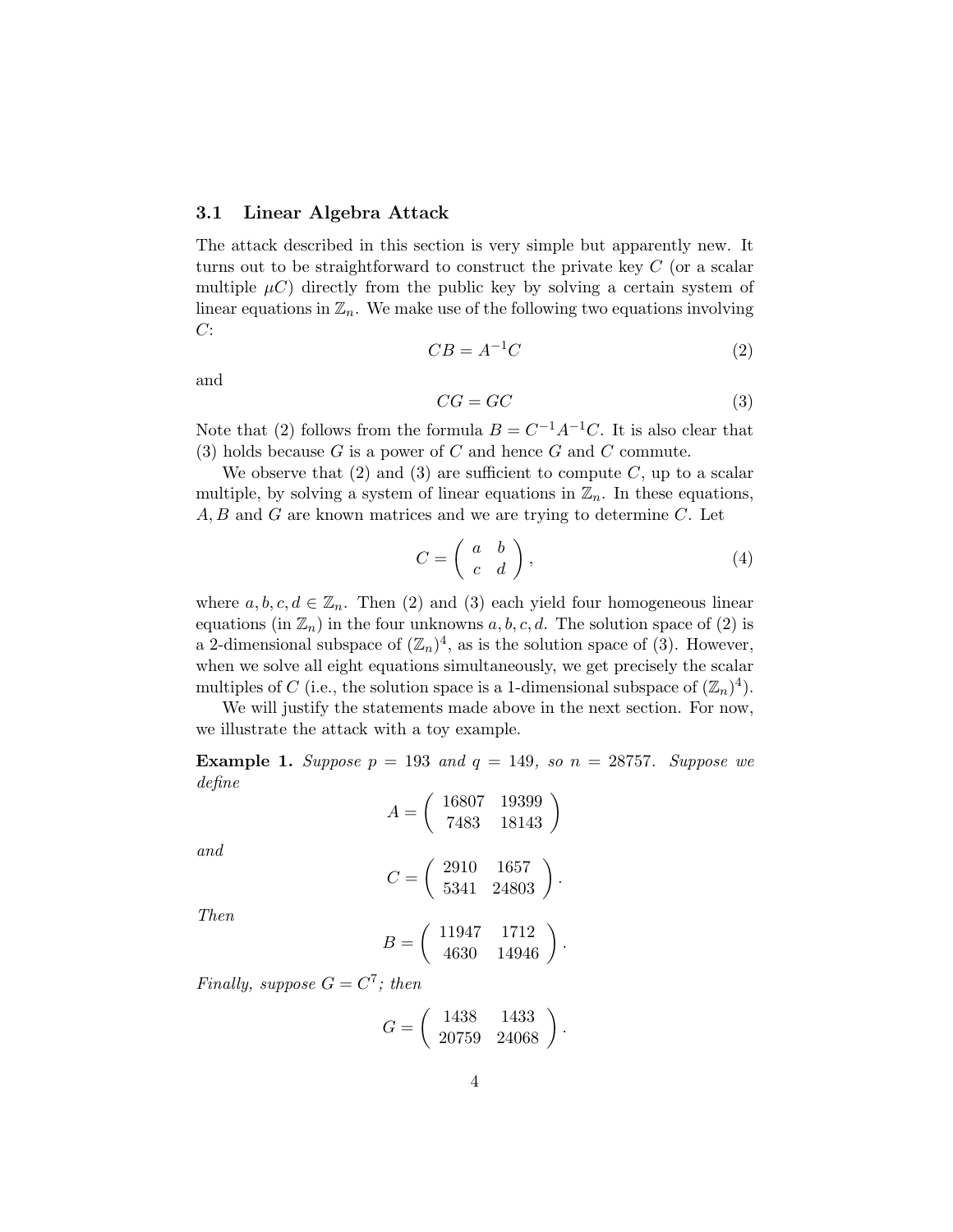The system of linear equation to be solved is

| 24034 | 4630  | 19287 |       |                  |  |  |
|-------|-------|-------|-------|------------------|--|--|
| 1712  | 27033 |       | 19287 |                  |  |  |
| 9570  |       | 1724  | 4630  | $\boldsymbol{a}$ |  |  |
|       | 9570  | 1712  | 4723  | b                |  |  |
|       | 20759 | 27324 |       | $\mathfrak c$    |  |  |
| 1433  | 22630 |       | 27324 |                  |  |  |
| 7998  |       | 6127  | 20759 |                  |  |  |
|       |       | 1433  |       |                  |  |  |

The solution to this system is

$$
(a, b, c, d) = \mu(28365, 13928, 25231, 28756),
$$

 $\mu \in \mathbb{Z}_n$ . It is straightforward to verify that this solution space indeed consists of all the scalar multiples of C.

### 3.2 Cayley-Hamilton Attack

The other attack I will present is the original attack presented in [3, pp. 290–292]. It is in fact even more efficient than the attack we just described above. We summarize it briefly now.

The Cayley-Hamilton theorem states that every square matrix A over a commutative ring satisfies its own characteristic polynomial. The characteristic polynomial of A is the polynomial  $\det(xI_n - A)$  in the indeterminate x, where A is an n by n matrix and  $I_n$  is the n by n identity matrix. When  $n = 2$ , the characteristic polynomial is quadratic. In this case, as noted in [3, p. 291], it follows that any power of A can can be expressed as a linear combination of  $A$  and  $I_2$ .

Recall that  $G$  is a power of  $C$  and hence  $C$  is also a power of  $G$ . So the unknown matrix C can be expressed in the form  $C = \alpha I_2 + \beta G$ , for scalars α and β. Since we only have to determine C up to a scalar multiple, we can WLOG take  $\beta = 1$ , and write  $C = \alpha I_2 + G$  (we are ignoring here the unlikely possibility that  $\beta = 0$ . Suppose we substitute this expression for  $C$  into  $(2)$ . Then we obtain

$$
(\alpha I_2 + G)B = A^{-1}(\alpha I_2 + G).
$$

Rearranging this, we have

$$
\alpha(B - A^{-1}) = A^{-1}G - GB.
$$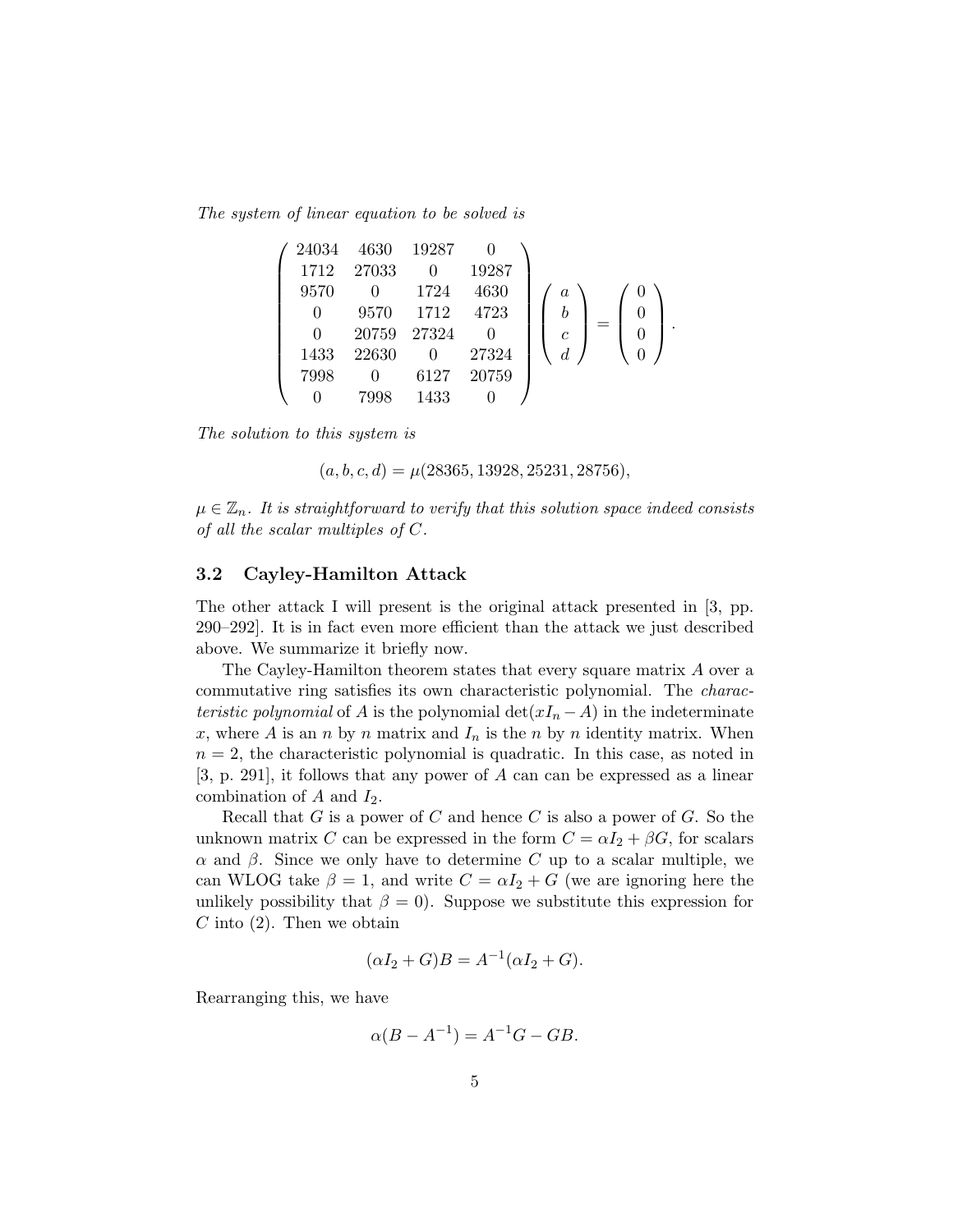If we compute the two matrices  $B - A^{-1}$  and  $A^{-1}G - GB$ , we can compare any two corresponding nonzero entries of these two matrices to determine α.

Example 2. We use the same parameters as in Example 1. First we compute

$$
B - A^{-1} = \begin{pmatrix} 24034 & 20999 \\ 14200 & 4723 \end{pmatrix}.
$$

and

$$
A^{-1}G - GB = \left(\begin{array}{cc} 17977 & 4614 \\ 25427 & 10780 \end{array}\right).
$$

From this, we see that

$$
28534(B - A^{-1}) = A^{-1}G - GB,
$$

so  $\alpha = 28534$ . Hence,

$$
28534I_2 + G = \left(\begin{array}{cc} 1215 & 1433 \\ 20759 & 23845 \end{array}\right)
$$

should be a multiple of  $C$ . In fact, it can be verified that

$$
\left(\begin{array}{cc} 1215 & 1433 \\ 20759 & 23845 \end{array}\right) = 5485C.
$$

## 4 Discussion and Comments

When the Cayley-Purser algorithm was proposed, there was some mathematical analysis provided to justify its security against certain types of attacks [3, pp. 277–283]. There are some interesting mathematical points related to this that I would like to discuss in this section. I will also look briefly at the efficiency of encryption and decryption.

## 4.1 Security Analysis from [3]

The main possible attack discussed in [3, pp. 277–283] involves trying to use (2) to compute C (or a scalar multiple of C). The argument given is that the number of solutions (for  $C$ ) to  $(2)$  is so large that it would be infeasible to distinguish the real value of  $C$  from the extra "bad" solutions to  $(2)$ . It is noted that the number of solutions for C is equal to  $|C_{\mathbb{GL}(2,n)}(A^{-1})|$ , where  $\mathsf{C}_{\mathbb{G}\mathbb{L}(2,n)}(A^{-1})$  denotes the centralizer of  $A^{-1}$ , i.e., the set of matrices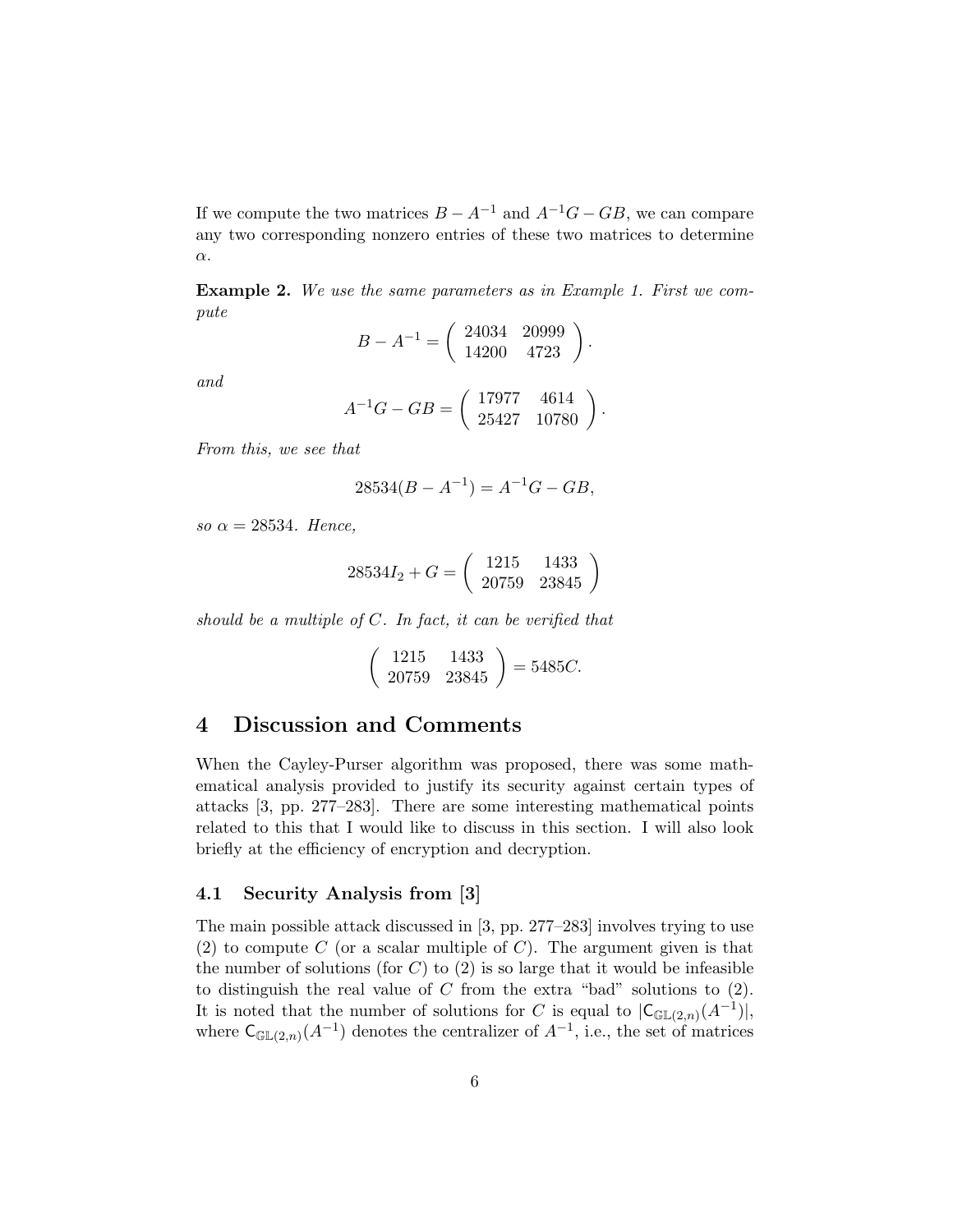in  $\mathbb{GL}(2,n)$  that commute with  $A^{-1}$ . (The actual set of solutions to (2) is a coset of  $\mathsf{C}_{\mathbb{G}\mathbb{L}(2,n)}(A^{-1})$ .)

Then, a lower bound on  $|C_{\mathbb{G}\mathbb{L}(2,n)}(A^{-1})|$  is obtained from the observation that every power of  $A^{-1}$  (or, equivalently, every power of A) is an element of the set  $\mathsf{C}_{\mathbb{GL}(2,n)}(A^{-1})$ . Hence,  $|\mathsf{C}_{\mathbb{GL}(2,n)}(A^{-1})| \geq \text{ord}(A)$ . Then, an analysis of the number of group elements of all possible orders is done, and it is shown that most group elements have order that is close to  $n^2$ . Since there are only n scalar multiples of the correct  $C$ , there are many "bad" solutions remaining.

The above-described analysis is correct. But, more precisely, it turns out that it is fairly straightforward to determine the exact number of solutions to (2) using some standard group theoretic arguments. Note also that the solution space of (2) or (3) contains tuples  $(a, b, c, d)$  where the corresponding matrices (4) turn out not be invertible.

We need some definitions to get started. For now, we confine our attention to  $\mathbb{GL}(2,q)$  for a prime q. The following results are found in various standard algebra textbooks, such as Dummit and Foote [2]. Details of these calculations are presented in Mathewson [4].

Two matrices A and B are *similar* if  $B = C^{-1}AC$  for some matrix C. (Thus, if (2) holds, then  $A^{-1}$  and B are similar.) Similarity is an equivalence relation and the equivalence classes under similarity are known as conjugacy classes. The conjugacy class containing A is denoted by  $\text{conj}(A)$ . It follows from the orbit-stabilizer theorem that

$$
|\mathbb{GL}(2,q)| = |\mathsf{C}_{\mathbb{GL}(2,n)}(A)| \cdot |\mathsf{conj}(A)| \tag{5}
$$

for any  $A \in \mathbb{GL}(2,q)$ . Further, it is well-known that

$$
|\mathbb{GL}(2,q)| = (q^2 - 1)(q^2 - q).
$$
 (6)

Now, it is fairly easy to determine the various conjugacy classes by using the fact that any conjugacy class contains a unique matrix in rational *canonical form.* The rational canonical forms in  $GL(2,q)$  have the following possible structures:

case (1)

 $\begin{pmatrix} a & 0 \\ 0 & 0 \\ 0 & 0 \\ 0 & 0 \\ 0 & 0 & 0 \\ 0 & 0 & 0 \\ 0 & 0 & 0 \\ 0 & 0 & 0 & 0 \\ 0 & 0 & 0 & 0 \\ 0 & 0 & 0 & 0 \\ 0 & 0 & 0 & 0 & 0 \\ 0 & 0 & 0 & 0 & 0 \\ 0 & 0 & 0 & 0 & 0 \\ 0 & 0 & 0 & 0 & 0 & 0 \\ 0 & 0 & 0 & 0 & 0 & 0 \\ 0 & 0 & 0 & 0 & 0 & 0 \\ 0 & 0 & 0 & 0 & 0 & 0 \\ 0 & 0 & 0 & 0$  $0 \quad a$  $\big).$ case (2)  $\begin{pmatrix} 0 & b \end{pmatrix}$  $1 \quad c$  $\bigg)$  .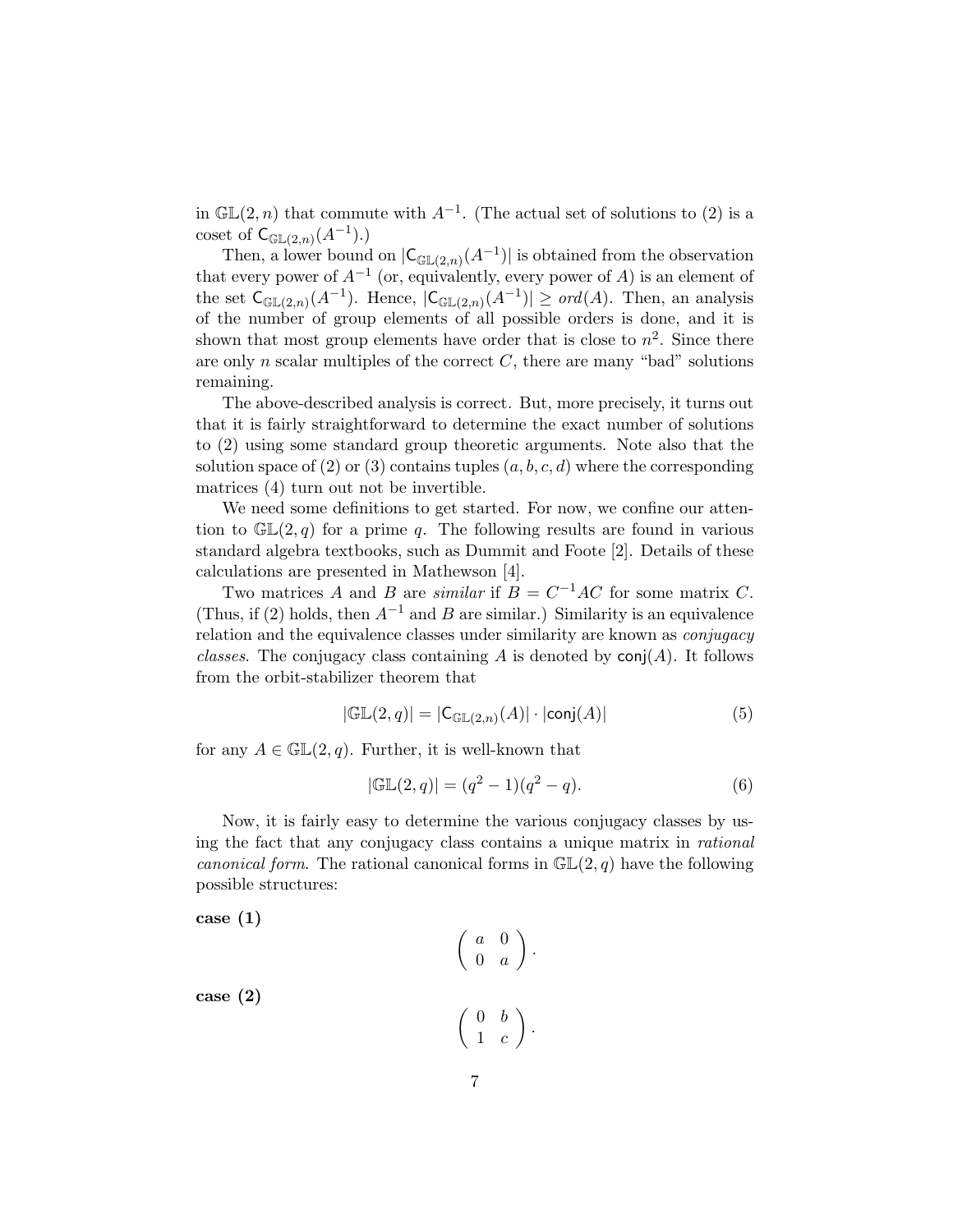Table 1: The number of conjugacy classes in  $\mathbb{GL}(2,q)$  of all possible sizes

| Case        |               | Size of conjugacy class   Number of conjugacy classes |  |  |  |  |
|-------------|---------------|-------------------------------------------------------|--|--|--|--|
| case $(1)$  |               |                                                       |  |  |  |  |
| case (2a)   | $\frac{a}{a}$ |                                                       |  |  |  |  |
| case $(2b)$ | $1 - 1$       |                                                       |  |  |  |  |
| case $(2c)$ | $a^2 + a$     | $(q-1)(q-2)$                                          |  |  |  |  |

Case 2 further subdivides into three subcases:

case (2a)  $b^2 + 4a$  is not a perfect square in  $\mathbb{Z}_q$ ,

case (2b)  $b^2 + 4a = 0$  in  $\mathbb{Z}_q$ , and

case (2c)  $b^2 + 4a$  is a nonzero perfect square in  $\mathbb{Z}_q$ .

Further, for a given matrix expressed in rational canonical form, it is relatively straightforward to determine  $|C_{\mathbb{G}\mathbb{L}(2,q)}(A)|$ . Then  $|C_A|$  can also be determined, from (5) and (6). Table 1 lists the number of conjugacy classes of all possible sizes (note that these results are all given in [4]).

The Cayley-Purser algorithm lives in  $\mathbb{Z}_n$ . So the relevant sizes of conjugacy classes would be obtained by working modulo  $p$  and modulo  $q$ , and then applying the Chinese remainder theorem to derive the sizes of the conjugacy classes in  $\mathbb{GL}(2,n)$ . The vast majority of these conjugacy classes in  $\mathbb{GL}(2,n)$  have size very close to  $n^2$ , which indicates that the solution to (2) will be a two-dimensional subspace of  $(\mathbb{Z}_n)^4$ .

The second possible attack considered in [3] involves trying to determine the private key C from the public key G. It is known that  $G = C^r$ , where r is secret. However, r might be chosen from a small range of values (in [3],  $r \leq 50$ ). So we might consider trying various values of r until the equation  $G = C<sup>r</sup>$  can be solved. However, even if r is known, it is not easy to solve this equation. For example, consider the special case where  $r = 2$  and G is a scalar multiple of the identity. Solving for  $C$  is then equivalent in difficulty to extracting square roots in  $\mathbb{Z}_n$ , which is equivalent to factoring n. So this particular attack will not succeed.

Of course, these two analyses are not sufficient to establish the security of the Cayley-Purser algorithm. As we saw in the previous section, an attack that utilizes all the public information allows  $C$  to be computed up to a scalar multiple, which breaks the cryptosystem.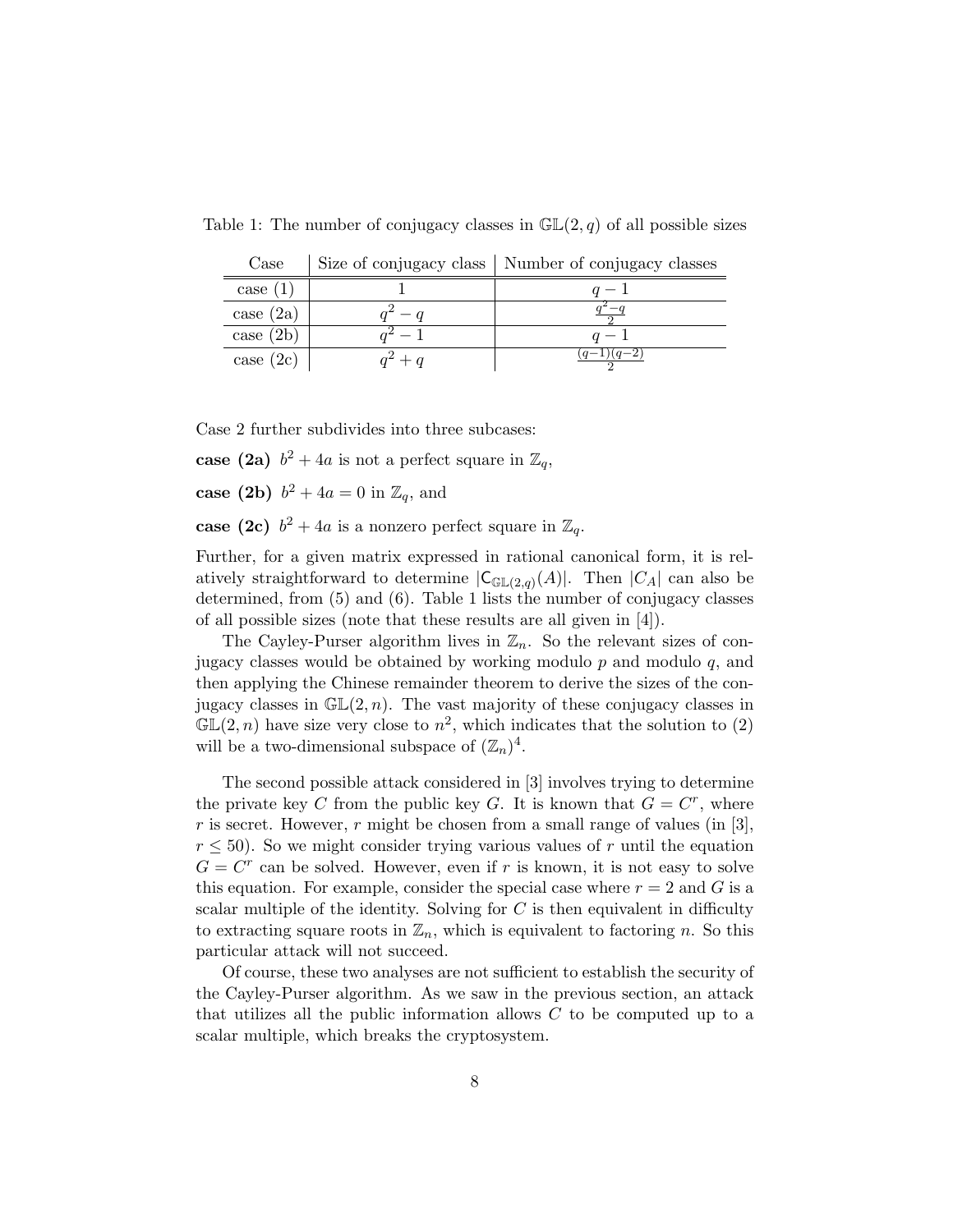## 4.2 Efficiency of Encryption and Decryption

We also have a few comments about the efficiency of encryption and decryption in the Cayley-Purser algorithm. One of the attractive features of the Cayley-Purser algorithm is its speed relative to RSA. It is reported in [3, pp. 284–289] that Cayley-Purser encryption and decryption is roughly 20–30 times faster than the comparable RSA operations.

Clearly Cayley-Purser decryption is much faster than RSA decryption, because Cayley-Purser decryption just requires a few fast matrix operations, whereas RSA decryption uses an exponentiation modulo  $n$ . On the other hand, Cayley-Purser encryption involves exponentiating the matrix  $G$ , which is an expensive operation. However, there is a trick that can be used to speed up encryption. A careful reading of the Mathematica code that is provided in [3] shows that step 2 of the encryption method is implemented by computing a linear combination of G and the identity. Using the Cayley-Hamilton theorem, it can easily be shown that this is a quicker way of obtaining a matrix  $D$  that is actually a power of  $G$ . With this modification to the encryption algorithm, no matrix exponentiations are required to encrypt a plaintext.

# 5 A Variation due to Slavin

In this section, I discuss a variation of the Cayley-Purser algorithm due to Slavin [6]. I am not aware of any analysis of this algorithm in the cryptographic literature. However, it is not difficult to see that it is also insecure.

The following description is from the 2008 U.S. patent [6]. It is clear that this cryptosystem is similar to the Cayley-Purser algorithm in many respects; however, several of the equations have been modified.

**Setup:** Let  $n = pq$ , where p and q are distinct primes. Let  $A, C \in \mathbb{GL}(2, n)$ be chosen such that  $AC \neq CA$ . Define  $B = CAC$ . Then choose a secret, random positive integer r and let  $G = C^r$ .

The *public key* consists of  $A, B, G, n$ .

The *private key* consists of  $C, p, q$ .

**Encryption:** Let  $X$  be the plaintext to be encrypted. The following computations are performed:

1. choose a secret, random positive integer s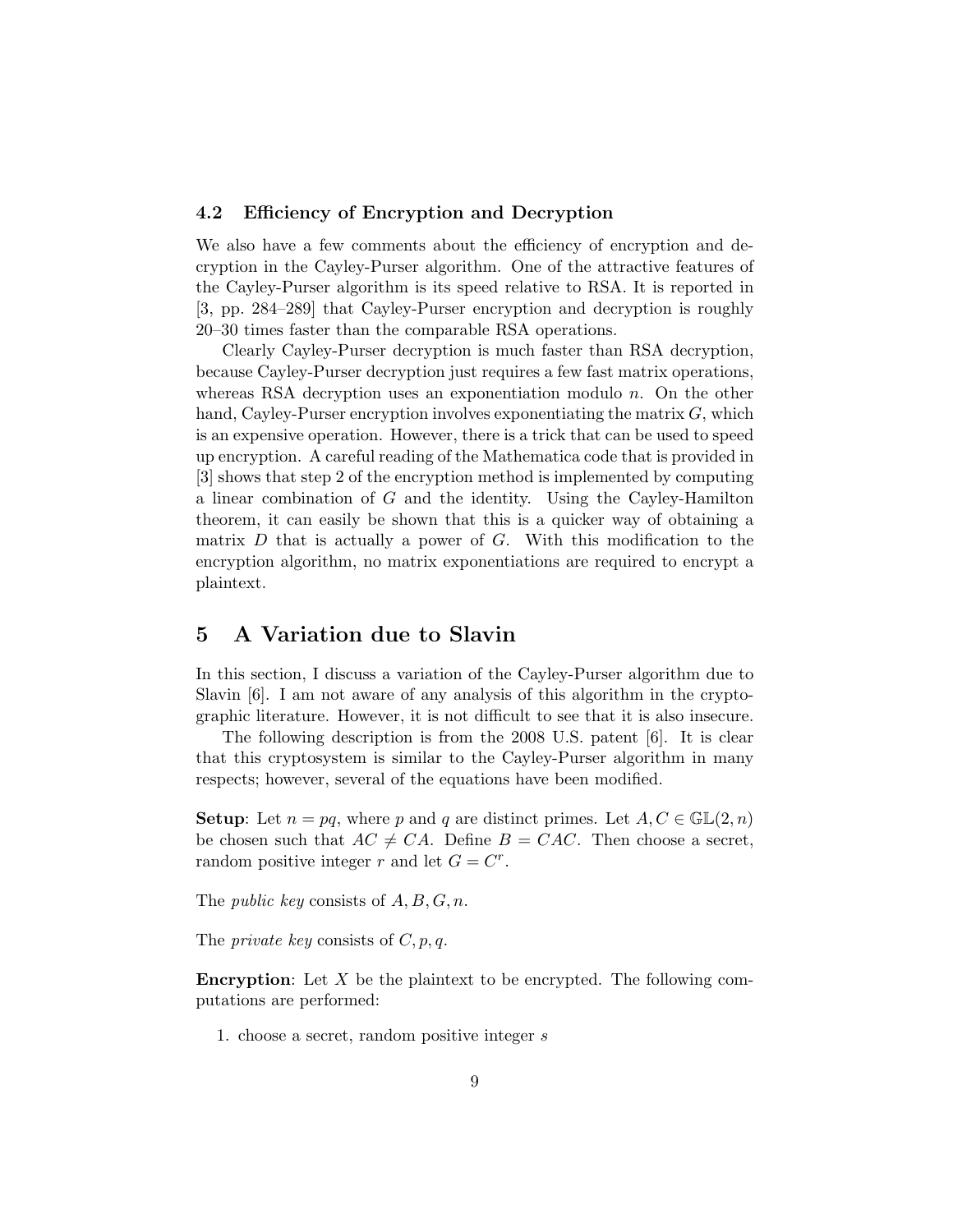- 2. compute  $D = G^s$
- 3. compute  $E = DAD$
- 4. compute  $K = DBD$
- 5. let  $Y = e_K(X)$  under some secret-key cryptosystem such as AES.
- 6. the ciphertext is  $(E, Y)$ .

**Remark:** The value  $K$  is used as a key in a secret-key cryptosystem. This is different from the Cayley-Purser algorithm, but it does not affect the security of this cryptosystem.

**Decryption:** Let  $(E, Y)$  be the ciphertext to be decrypted. The following computations are performed:

- 1. compute  $L = CEC$
- 2. compute  $X = d_L(Y)$

Using the fact that  $C$  and  $D$  commute, it is not difficult to verify that  $CEC = DBD$  and therefore  $L = K$ ; hence, decryption will succeed.

### 5.1 The Attack

Our attack is based on the following observation from [6].

**Lemma 2.** Define  $M = BGB^{-1}$  and  $N = AGA^{-1}$ . Then  $M = CNC^{-1}$ .

Proof. We compute as follows:

$$
CNC^{-1} = C(AGA^{-1})C^{-1}
$$
 substituting for  $N$   
\n
$$
= CACC^{-1}GCC^{-1}A^{-1}C^{-1}
$$
 inserting  $CC^{-1}$  twice  
\n
$$
= BC^{-1}GCB^{-1}
$$
  
\n
$$
= BGC^{-1}CB^{-1}
$$
  
\n
$$
= BGB^{-1}
$$
  
\n
$$
= M.
$$

 $\Box$ 

We now describe our attack on Slavin's cryptosystem. First, note that  $N$  and  $M$  can both be computed from public information. Using the two equations  $M = CNC^{-1}$  and  $GC = CG$ , we can carry out either of the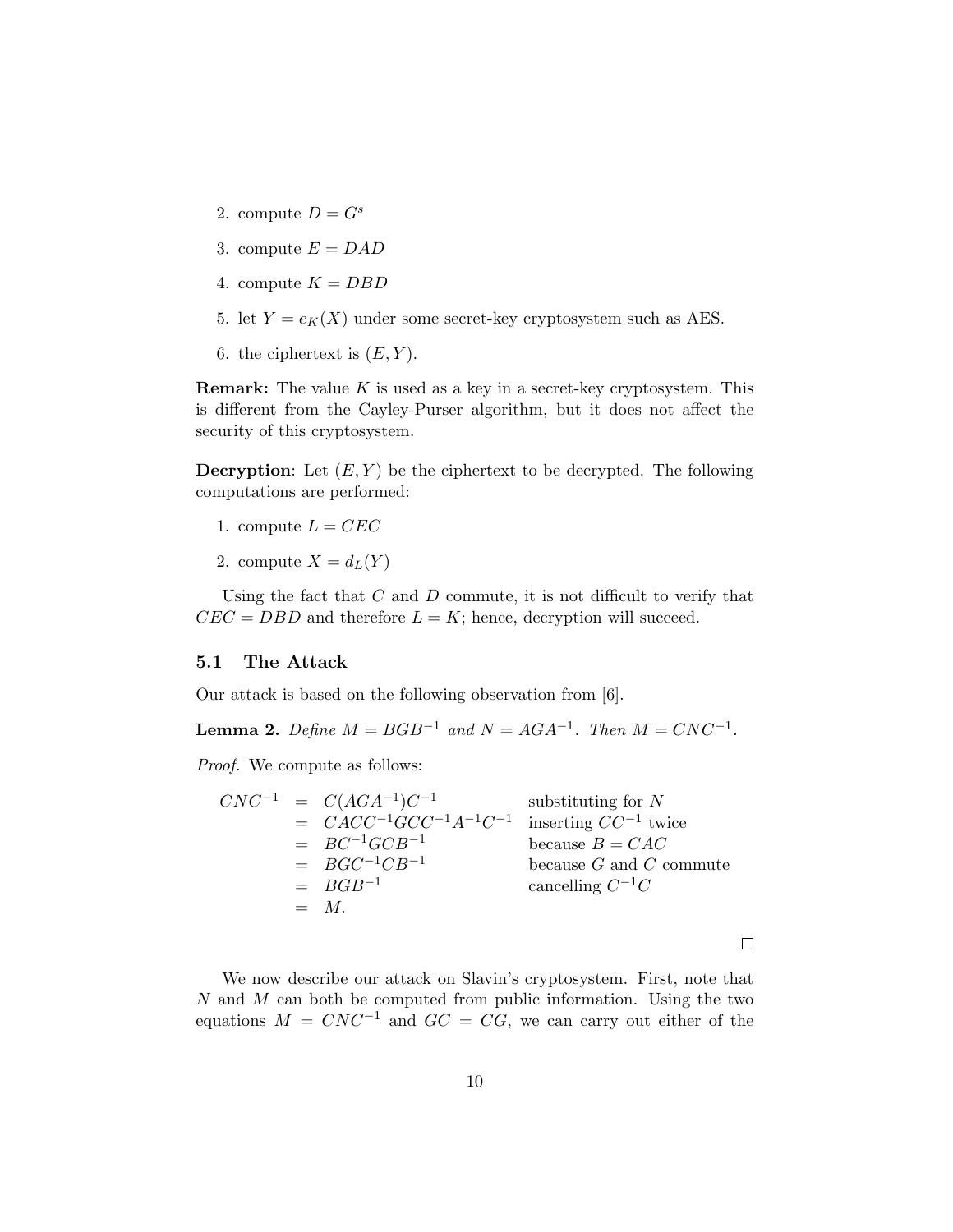attacks described in Section 3 to compute a scalar multiple of the unknown matrix C, say C'. Thus  $C = \mu C'$  for some unknown value  $\mu \in \mathbb{Z}_n^*$ .

Slavin [6] argues that, unlike the situation in the Cayley-Purser algorithm, it is not sufficient to compute a scalar multiple of  $C$ . In the Cayley-Purser algorithm, equation (1) allows  $K^{-1}$  to be computed by an attacker using any scalar multiple of  $C$ . On the other hand, in Slavin's cryptosystem, the "key"  $K = CEC$ . If we replace C by a scalar multiple, then the attacker doesn't obtain the correct value of K.

However, an attacker can compute  $K$  by a slightly different approach. Consider the equation  $B = CAC$ . We can rewrite this as  $B = \mu^2 C'AC'$ . From this, it is a simple matter to compute  $\mu^2$ . Computing  $\mu$  is infeasible unless the factorization of  $n$  is known; however, it turns out that we do not need to compute  $\mu$ .

Finally, consider the equation  $K = CEC$ . We can rewrite this as  $K =$  $\mu^2 C'EC'$ . Since C', E and  $\mu^2$  are known, the attacker can compute K and use it to decrypt the ciphertext  $Y$ .

Thus, the steps in the attack are summarized as follows:

- 1. Compute  $M$  and  $N$  from  $A, B$  and  $G$ .
- 2. Compute C', where  $C = \mu C'$  for some unknown value  $\mu$ .
- 3. Use the equation  $B = \mu^2 C'AC'$  to compute  $\mu^2$ .
- 4. Given a ciphertext  $(E, Y)$ , compute  $K = \mu^2 C'EC'$ .
- 5. Use  $K$  to decrypt  $Y$ .

Observe that steps 1–3 only involve the public key; they only need to be carried out once. Steps 4–5 then allow the decryption of a specific ciphertext; they can be repeated as often as desired, for various ciphertexts.

**Example 3.** Suppose  $p = 223$  and  $q = 173$ , so  $n = 38579$ . Suppose we define

$$
A = \left(\begin{array}{cc} 16807 & 38390 \\ 17333 & 21788 \end{array}\right)
$$

and

$$
C=\left(\begin{array}{cc}10106&10420\\27722&27626\end{array}\right).
$$

Then

$$
B = \left(\begin{array}{cc} 17590 & 36066 \\ 32833 & 33331 \end{array}\right).
$$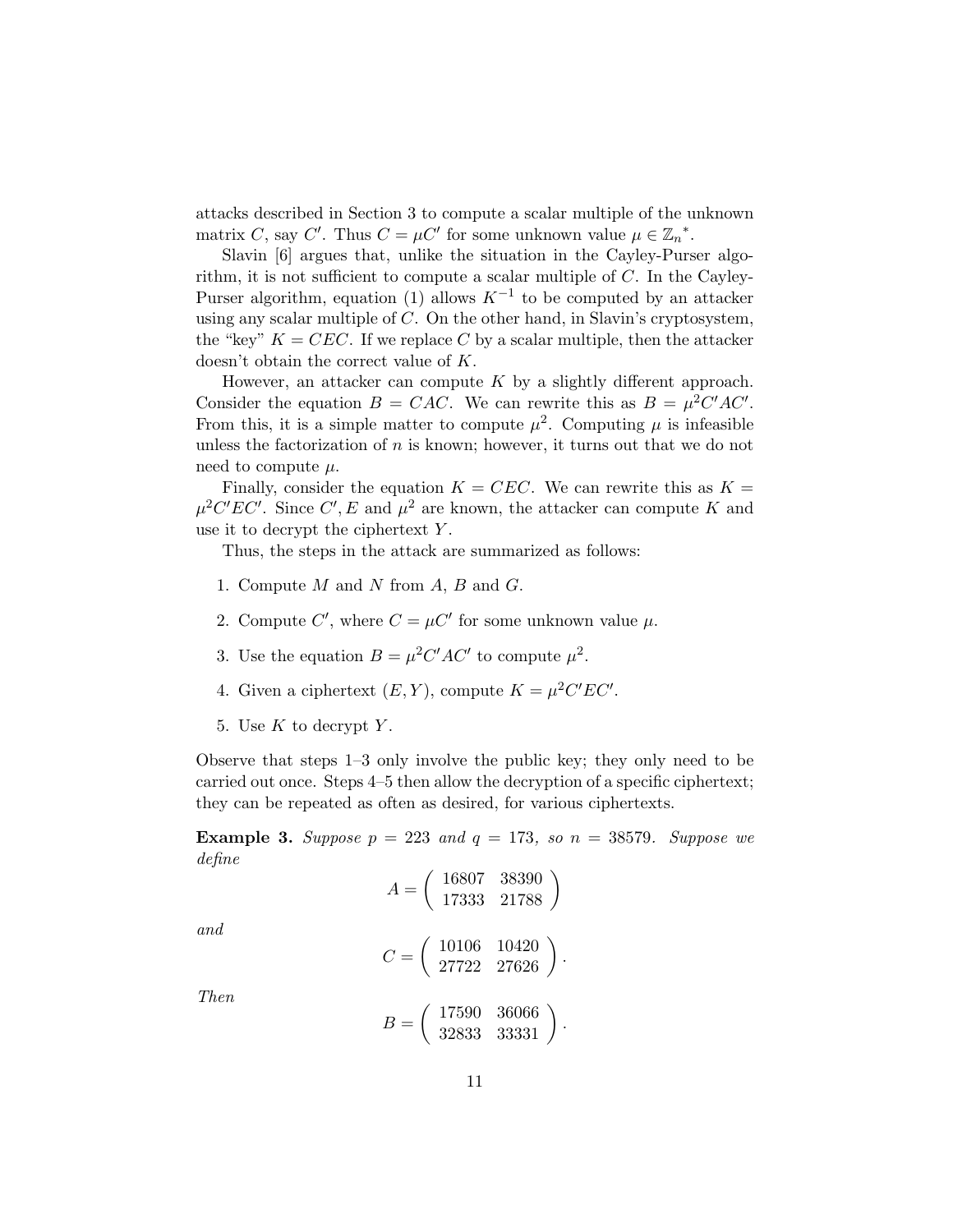Finally, suppose  $G = C^{11}$ ; then

$$
G = \left(\begin{array}{cc} 11303 & 17971 \\ 5315 & 18194 \end{array}\right).
$$

The attack begins by computing M and N:

$$
M = BGB^{-1} = \left(\begin{array}{cc} 18545 & 20365\\ 25987 & 10952 \end{array}\right)
$$

and

$$
N = AGA^{-1} = \begin{pmatrix} 37716 & 5184 \\ 18941 & 30360 \end{pmatrix}.
$$

Using the linear algebra attack, the system of linear equation to be solved is

$$
\left(\begin{array}{cccc} 19171 & 18941 & , 18214 & 0 \\ 5184 & 11815 & 0 & 18214 \\ 12592 & 0 & 26764 & 18941 \\ 0 & 12592 & 5184 & 19408 \\ 0 & 5315 & 20608 & 0 \\ 17971 & 6891 & 0 & 20608 \\ 33264 & 0 & 31688 & 5315 \\ 0 & 33264 & 17971 & 0 \end{array}\right) \left(\begin{array}{c} a \\ b \\ c \\ d \end{array}\right) = \left(\begin{array}{c} 0 \\ 0 \\ 0 \\ 0 \end{array}\right).
$$

The solution to this system is

$$
(a, b, c, d) = \mu(12688, 23061, 22337, 38578),
$$

 $\mu \in \mathbb{Z}_n$ . Let

$$
C' = \left(\begin{array}{cc} 12688 & 23061 \\ 22337 & 38578 \end{array}\right).
$$

Then  $C'$  is an unknown scalar multiple of  $C$ . However, the attacker can compute

$$
C'AC' = \left(\begin{array}{cc} 27011 & 27739 \\ 26956 & 8680 \end{array}\right)
$$

By comparing B to C'AC', it is easy to see that  $\mu^2 = 26098$ .

Now suppose a plaintext is encrypted. First,  $D = G<sup>s</sup>$  is computed for a random exponent s. Suppose that  $D = G^{129}$ ; then

$$
D = \left(\begin{array}{cc} 18776 & 31218 \\ 20617 & 22838 \end{array}\right).
$$